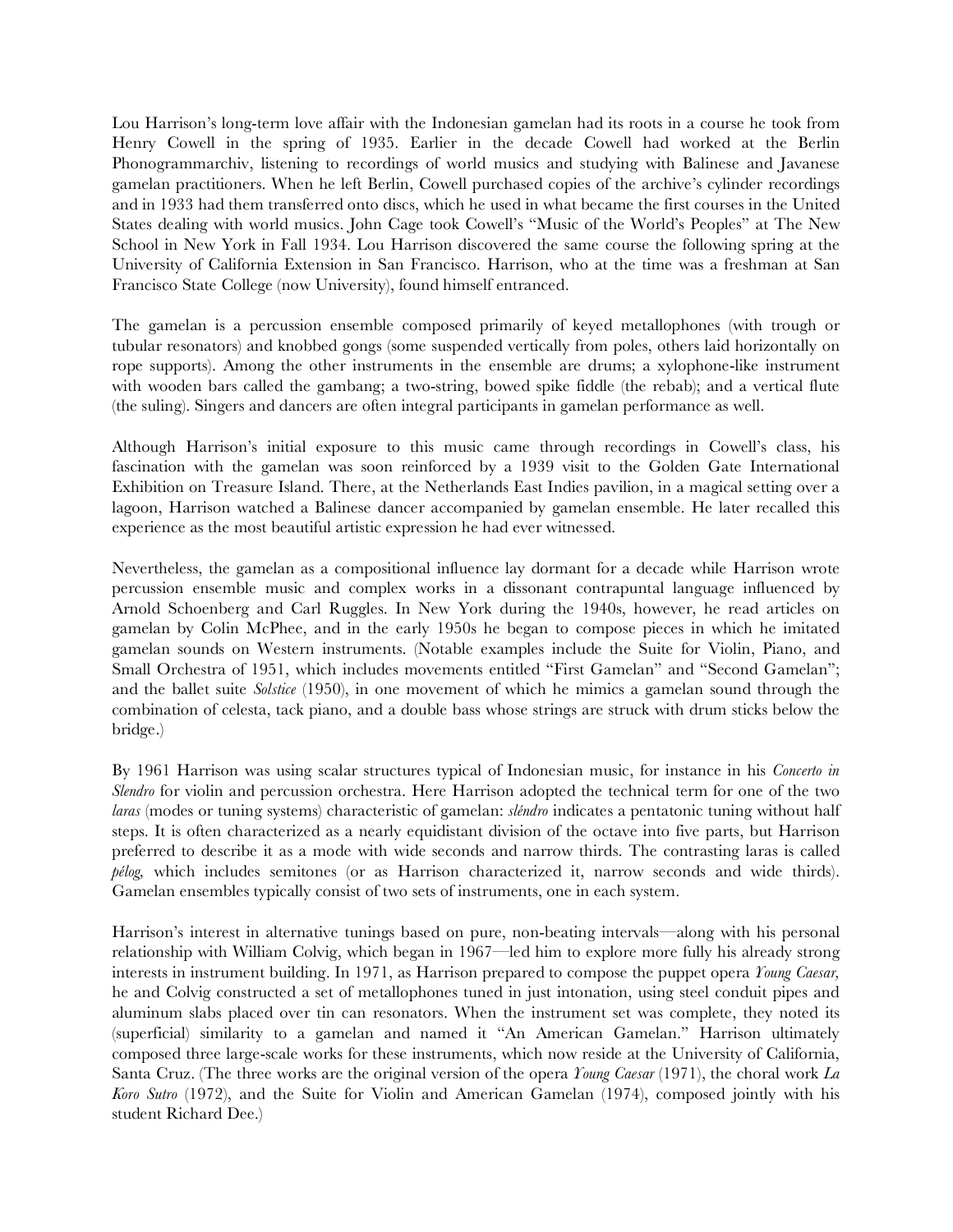The most important turning point in Harrison's understanding of, and ultimate involvement with, the gamelan came in 1975, when he was invited to present a summer course in just intonation systems at the Center for World Music in Berkeley. Harrison and Colvig dragged their homemade instruments to the East Bay and invited the students in his course to compose for them. Meanwhile, at this same summer session, gamelan master K. R. T. Wasitodiningrat (Pak Cokro) was teaching a group of students in traditional gamelan performance and repertoire. Many of these students reacted with alarm at Harrison's labeling his instruments a gamelan, to say nothing of his audacity in writing "gamelan" music without years of study with an Indonesian master. Taken by surprise at this reaction, Harrison embarked on the very course of action recommended by his critics. He engaged Pak Cokro and his assistant, Jody Diamond, for lessons, and he began a disciplined study of the gamelan tradition.

Pak Cokro soon invited Harrison to compose for the Indonesian instruments, opening the door to the three dozen compositions Harrison would ultimately write for gamelan. Most of these works call for the Javanese ensemble, which is less boisterous than the Balinese gamelan Harrison had first heard on Treasure Island. Over the next quarter century, Harrison wrote works for gamelan alone, gamelan with voices, and gamelan with Western solo instruments. The three works on this recording show his increasing engagement with the ensemble.

## *Scenes from Cavafy* **(1980)**

Harrison composed *Scenes from Cavafy* five years after beginning his studies with Pak Cokro and Jody Diamond. The lyrics consist of a paraphrase by Harrison of four poems by the Greek poet Constantine P. Cavafy (1863–1933). For the outer movements, Harrison selected texts showing "the fantastically intimate and lyric feeling that Cavafy had for Byzantine and Alexandrian history."<sup>1</sup> The middle movement focuses on two of Cavafy's erotic poems, illustrating the homosexual themes that appear in many of them. (Harrison was an outspoken advocate for gay rights.)

The first movement is written in pélog and features a pentatonic division of the octave that contains two semitones and two major thirds. Each gamelan is tuned independently; the component instruments are carefully matched to one another, but cannot easily be transferred into another ensemble. The gamelan used for this recording is tuned in just intonation (that is, using acoustically pure intervals based on smallnumber ratios). Its pélog instruments sound pitches based on notes 8, 9, 10, 11, 12, 14, and 15 of the harmonic series.2

The movement opens with a monophonic phrase called a *buka,* which introduces the mode. The A section then ushers in the typical heterophonic gamelan texture, sometimes called polyphonic stratification: a slower-moving melody in the lower metallophones is decorated by faster-moving ornamental lines in the higher instruments. The slower melody, called the *balungan,* forms a skeletal basis for the ornamentation, which generally meets the main melody in octaves on strong beats. (To hear the 64-beat balungan in the A section, listen for the melodic line played at the same speed as the notes of the buka.) In the last 24 beats (beginning at about 0:25), the notes of the balungan alternate with rests, which serves to highlight the structural melody prominently. The end of the A section is marked, in typical Javanese fashion, by a strike on the lowest suspended gong (ca. 0:37). A repeat of this section follows.

 $\frac{1}{1}$  $1$  Ouoted from Harrison's program notes on the score.

 $2<sup>2</sup>$  I am very grateful to Jarrad Powell for this information and for his clarification of several other details about gamelan music in general and Gamelan Pacifica's instruments in particular.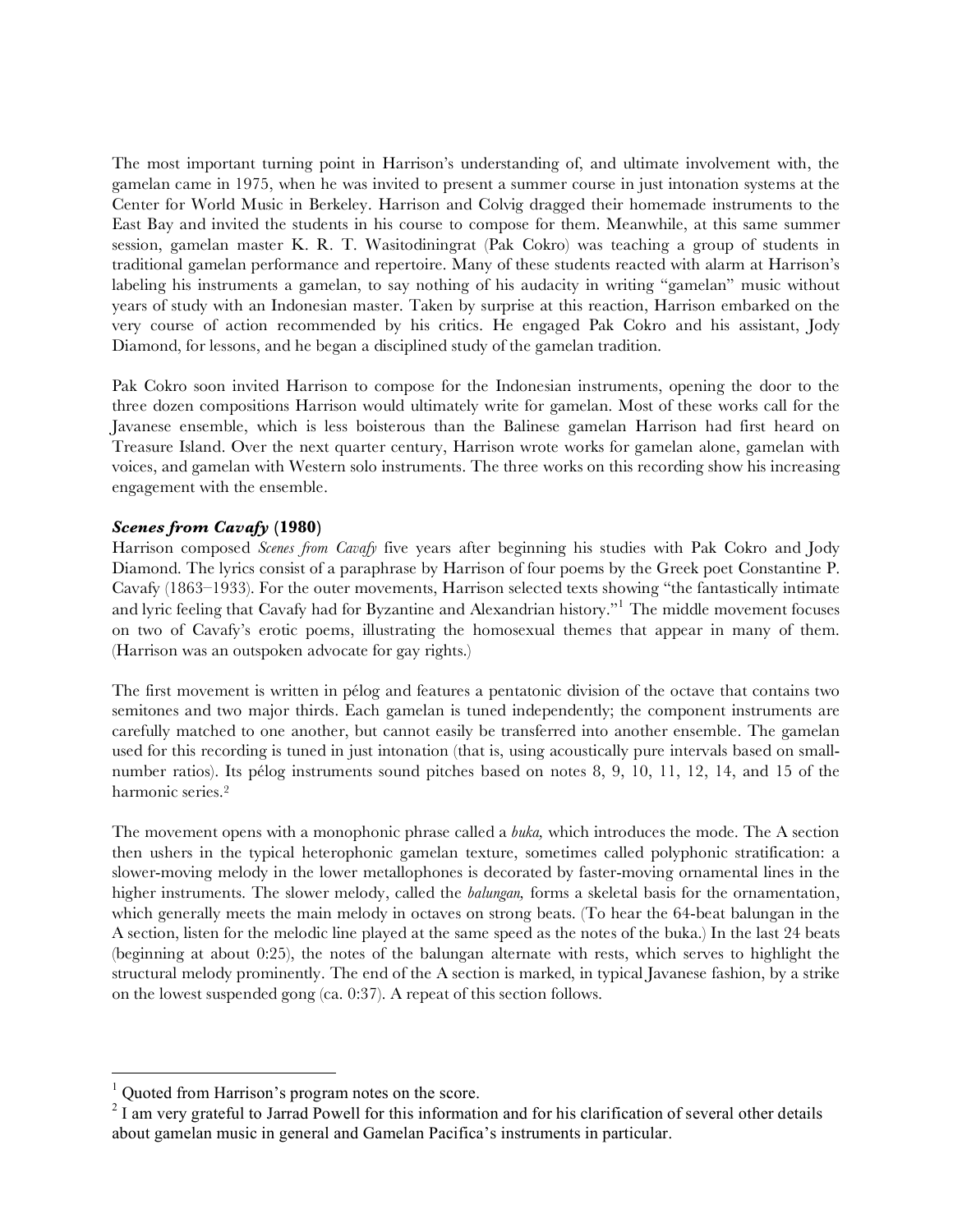The B section (ca. 1:09), introduces a male chorus. At this point Harrison invokes another technique of the Javanese gamelan: a change in the irama level (a complex concept in which the speed of the balungan notes changes without a concomitant change in the speed of the ornamental figuration). Here the balungan notes suddenly become nearly four times as long as in section A, while the faster parts continue at the previous rate. The result is that a greater number of ornamental notes are sounded against each note of the skeletal melody. The balungan itself has slowed, but the overall rhythm has not; the effect is a more transparent and expansive texture.

After a repeat of B, a solo voice appears for the central C section (ca. 1:55), which includes still another irama change: the length of the balungan notes now doubles. At about 2:20, the suling joins the ensemble. The chorus and middle irama speed return at about 4:55 and the movement ends with a recapitulation of the opening A section, creating an arch form, both in terms of scoring and balungan speed:

| buka |                      |         |            |         |               |
|------|----------------------|---------|------------|---------|---------------|
|      | gamelan alone chorus |         | solo voice | chorus  | gamelan alone |
|      | irama 1              | irama 2 | irama 3    | irama 2 | irama 1       |
|      | 0:05                 | :09     | 1:55       | 4:55    | 5:36          |

The second movement is set in sléndro in celebration of the pleasurable text. Gamelan Pacifica's sléndro tuning uses two pure intervals based on the seventh overtone that are not found in the Western equaltempered scale—8:7, a wide whole step, and 7:6, a narrow minor third. (The 8:7 interval is sometimes called a supermajor second, the 7:6 interval a subminor third.) Harrison, who spent years investigating just intonation tuning systems, was very fond of these two intervals and employed them in the tuning of his own gamelan, as well as in a set of instruments he and Colvig built for Mills College in the early 1980s. Harrison instructs that the opening section of this movement (dedicated to Colvig) and the closing one (dedicated to Diamond) can be performed as independent gamelan pieces. After the introductory buka, the movement features two sections, each repeated twice (A A B B A A B B), each 14 beats long, and each marked at its end by a strike on the large gong. (To hear the balungan in the A section, listen for melody notes that are twice as slow as those of the opening buka.) The central C section (ca. 1:32) features both a vocal soloist and the suling. The final section (ca. 7:15)—48 beats in length—is also repeated. The movement then ends with a "postlude." Here Harrison allowed the performers to choose their own conclusion and Gamelan Pacifica has selected a traditional composition in a free style (called a *pathetan*) played by the suling, the gendèr (a metallophone with tubular resonators played with two mallets), and the gambang.

The final movement returns to pélog but, unlike the first movement, includes seven tones. Instead of a buka, the movement begins with a *gansaran*: the balungan consists of a repeated note while other instruments play ostinato patterns. The A section highlights the male chorus singing a wordless melody along with a chromatically-expressive unornamented line in the gamelan. The approximate pitches in the gamelan melody as given by Harrison are shown in the example below (the actual pitch is considerably sharper and the interval sizes do not correlate with those in equal temperament). Harrison dedicated this movement to the second-century Greek theorist Claudius Ptolemy, whose writings on tuning served as an inspiration to him. Here, then, Harrison evoked Cavafy's historical interests by referencing the poet's ancient Greek ancestors. The B section, featuring the solo voice, displays a more typical gamelan texture.

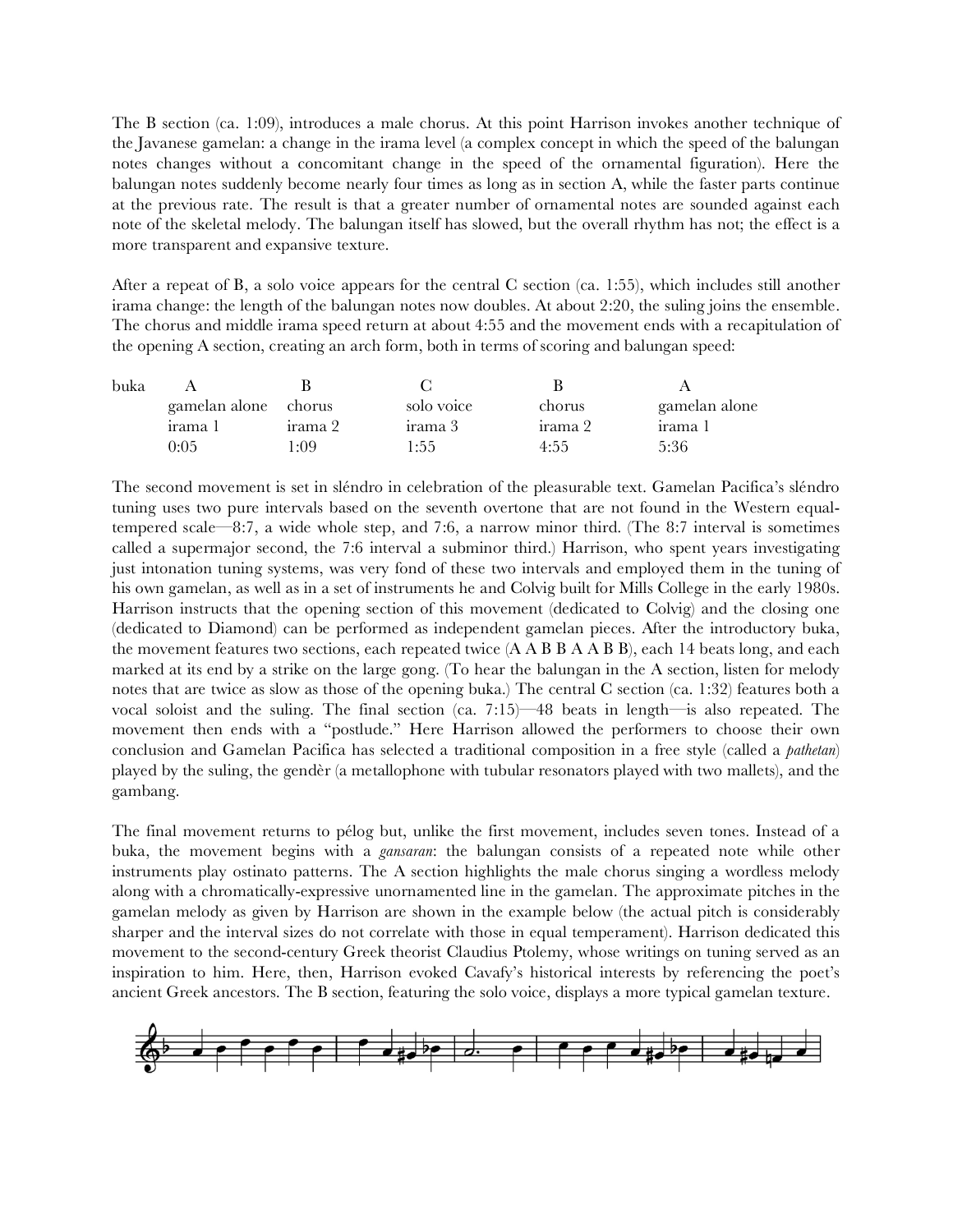

#### **Concerto for Piano with Javanese Gamelan (1987)**

From 1976 through 1987 Harrison composed eight works combining Western solo instruments and the gamelan. Among these, the Concerto for Piano and Javanese Gamelan, written for the pianist Belle Bulwinkle, figures as one of the most extensive. The piano is retuned to match the gamelan instruments.

Set in a standard three-movement form, the concerto opens with an extended solo section for the piano introducing the sléndro tuning. The right-hand figuration in this passage imitates an ornamentation style called *mipil,* featuring alternation between pairs of pitches. The second note of each pair anticipates the next structural note in the balungan, played by the left hand. In every other measure the ornamental figuration and the balungan coincide at the octave. Although this opening section is precisely notated, it has an improvisatory character, captured eloquently on this recording.

The A section proper begins with the introduction of the gamelan instruments. Here, instead of sounding in the traditional role of soloist, the piano in effect becomes a member of the gamelan. As in the Cavafy work, this movement contains two irama changes, in the second part of section A (ca. 2:59) and at the beginning of section B (ca. 5:25). In each case, the balungan notes slow to half speed. The most extraordinary moment in this interactive portion of the movement, however, comes at ca. 6:33–7:10, where the pianist breaks into a jazzy dance with heavy accents in the bass. The movement ends with a brief return to A (ca. 7:40), followed by a postlude for the piano alone, concluding with a final evocation of three high and two low gong strokes.

Whereas the first movement opened with the piano, the central slow movement (in pélog) opens with the gamelan. When the pianist enters, the gamelan continues for a time with a soft ostinato, accompanying the piano's melody and subsequent scalar passages, which highlight the harmonic series tuning used by Gamelan Pacifica. When the gamelan re-enters (ca. 4:00), the pianist takes a turn at accompanying with a soft ostinato. The central solo piano section (5:05ff) shows Harrison at his most expressive: his gift for melodic invention, using a stunningly simple texture, eventually builds to a dramatic outburst of passion as the melody moves to octaves in the bass register. The introspection of the previous section then returns, creating a mini ABA form in the middle of this slow movement. The transition back into the gamelan entrance (ca. 6:55) is one of those magical moments that made Harrison renowned for his imaginative orchestration. The thoroughly Western piano blends elegantly into the thoroughly Eastern gamelan and the movement ends with a recap of the opening material.

The concerto concludes with a virtuosic dance in rondo form, the gamelan joining the piano in the A sections and the pianist playing alone in the intervening episodes. The piano part is essentially monophonic throughout: both hands are in unison, aptly illustrating Harrison's oft-repeated reminder that "most of the world's music consists of a melody with a rhythmic accompaniment." Just before the final entry of A (ca. 3:22), the relentless forward momentum breaks, and the pianist performs a slow, rhythmically free reminiscence of the first movement. The concerto then ends with a headlong rush to a cadence.

### **A Soedjatmoko Set (1989)**

*A Soedjatmoko Set* represents Harrison's mature gamelan style. Occasioned by the death of the prominent Indonesian intellectual and diplomat Soedjatmoko on December 21, 1989, the work was premiered at Lewis and Clark College in Portland the following January. Soedjatmoko, who was the Indonesian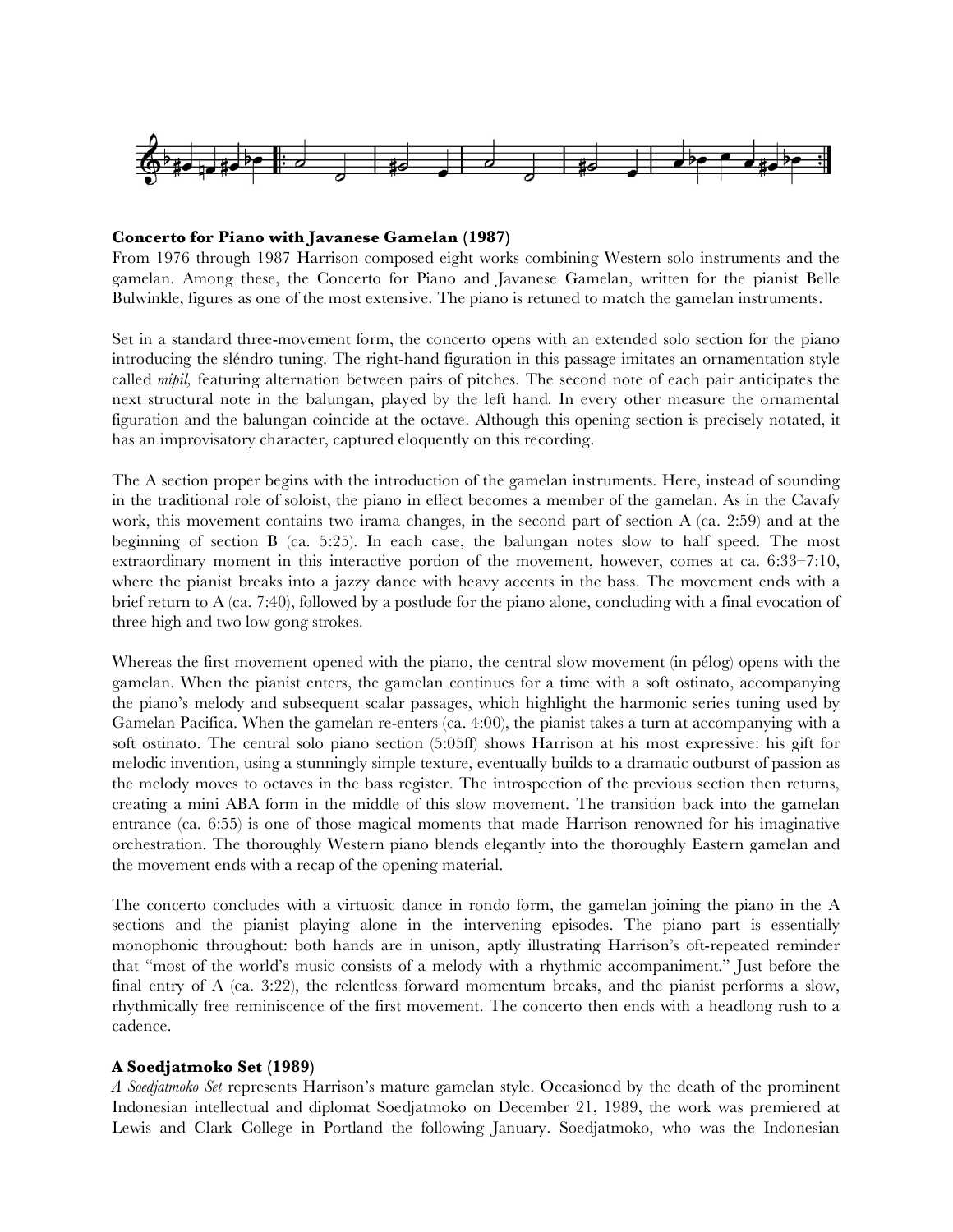ambassador to the United States from 1968 to 1971 and served during the 1980s as rector of the United Nations University in Tokyo, was an outspoken advocate for world peace, preservation of the natural environment, and the alleviation of poverty. Harrison, for his part, had composed a host of politicallycharged works beginning as early as the 1930s. Here he uses the gamelan and a text from the Ramayana to honor the ideals for which both he and Soedjatmoko stood: pacifism and a devotion to nature.

The text, in Harrison's own words, is derived from the final book of the Ramayana and unfolds over the course of the work's three movements. In the first, King Rama yields to false rumors questioning the purity of his wife, Sinta (Sita), and banishes her to the forest. The earth rebels at this injustice: "Dark clouds come down and oceans boil! Winds fly and the great earth trembles." The second movement finds Sinta taking comfort in the forest, in her newborn twin boys, and in the inspiration of the sage Valmiki in whose monastery she finds shelter. "The woods are good; dear earth sustains us," she sings. The last movement, in this version of the story, recounts Rama's final battle and colonialist ambitions, as well as his attempt to recover Sinta. She, however, flies "to ground, where the good earth mother opened deep to take and keep her." Rama, in fury, drives "his most dangerous weapon into the ground, crying for universal end and death," but "his sky brother Siva" restrains him and the destruction of the earth is thwarted.

The outer movements, with their stressful lyrics, are set in pélog. The peaceful central movement, in contrast, is in sléndro and features a female soloist. It is titled "Isna's Song" in honor of one of Soedjatmoko's three daughters.

The first movement has a tripartite form, its outer sections for gamelan flanking a central portion with the chorus. Sections A and B also have a tripartite subdivision, as shown in the diagram below. In section A, an 80-beat "a" subsection is played twice (the second time with a change in irama), followed by a "b" section of equal length at the original irama level. In the central section of the movement, the chorus sings in free rhythm while the balungan instruments improvise on specified tones. The two renditions of this vocal section are separated by a repeat of "b" played by the gamelan. The movement ends with a recapitulation of the beginning of section A.

| buka A (gamelan alone) | $B$ (chorus-gamelan-chorus) $A'$ (gamelan alone) |        |  |
|------------------------|--------------------------------------------------|--------|--|
| a a<br>-a              |                                                  | a only |  |
| $0:08$ $0:48$ $2:10$   | $2:49$ 4:26 5:07                                 | 6:40   |  |
| a: Irama I, then II    |                                                  |        |  |
| b: Irama I             |                                                  |        |  |

The second movement provides a striking contrast both in terms of the mode and the scoring: the soaring female voice, accompanied by the gentle rebab, evokes the wonders of nature. This movement has the closest links to the traditional gamelan repertoire and thus Gamelan Pacifica introduces some typical Indonesian performance practices, such as the ritards heard at the end of the buka and the end of the first statement of the A section. (Harrison, in contrast, usually employs direct, rather than gradual changes in irama.) The initial A section (64 beats) is repeated twice (ca. 1:14 and ca. 3:12) with an irama change and the entry of voice and rebab (the balungan notes during the repetition sound at close to two-second intervals). The B section (ca. 5:10) is also repeated, but during the second rendition, Gamelan Pacifica introduces an unaccompanied vocal improvisation, called an *andhegan,* that evokes Sinta's comfort in the wonders of the natural world.

The finale opens with a very long A section—96 beats—which is then repeated with the typical doubling in the length of the balungan melody (beginning ca. 0:55). This repetition includes a stunningly beautiful counterpoint in the bonang—a collection of small bossed gongs laid horizontally on rope supports and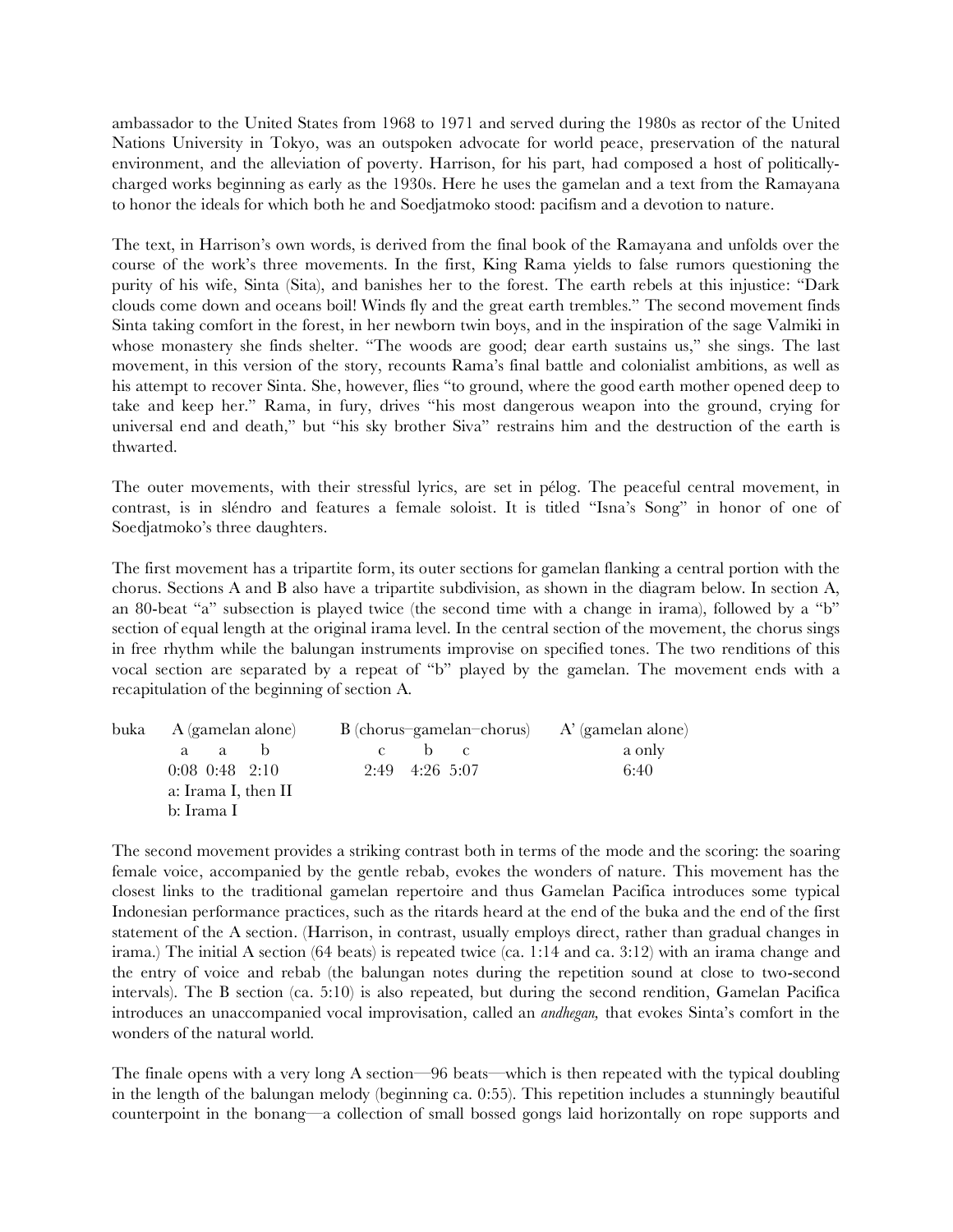struck with padded mallets. The B section (ca. 2:28) returns to the original irama and leads into the vocal part. As in the first movement, the voices declaim the text in a rhythm dictated by the prosody, while the gamelan instruments improvise softly on pitches specified by the composer. The composition ends with a return to A (ca. 5:44).

### **Harrison and the Gamelan Aesthetic**

As Harrison refined his understanding of traditional gamelan procedures during the 1980s, he began to transfer these compositional ideas to works for Western instruments. For example, the *Varied Trio* (1987), the Fourth Symphony (1990), and the Piano Trio (1990) display gamelan traits such as polyphonic stratification, irama changes, and mipil figuration. At the same time, Harrison continued to compose for the Indonesian ensemble itself, indulging a fascination for Asia that had been part of his life since his youth while simultaneously bringing this fascination into close interaction with his Western musical training. These efforts at synthesis occasionally prompted questions among some critics about the appropriateness of a Western composer making use of the artistic product of a non-Western society. For Harrison, however, the issue had always been, and continued to be, musical. He simply found in gamelan music some of the most beautiful sounds he could imagine and he hastened to add these sounds to his toolbox of compositional resources as an extension of his personal artistic voice. In so doing, he honored the culture that had inspired him, and offered his works as an admiration for its artistic products. He also acted, in part, as an agent of cultural diffusion by bringing the sounds of gamelan to Western audiences in his roles as ambassador (performing traditional compositions), creator (composing new works), and teacher. (Up to his last years Harrison taught a gamelan class in his home every year through Cabrillo College.) On his visit to Java in 1983, Harrison discovered that his works had been accepted there in precisely the spirit he intended; as in his initial interaction with Pak Cokro, he enjoyed warm interchanges with Indonesian gamelan masters. Politically, Harrison aimed to unite East and West by bringing together compositional processes and sound-producing media from disparate musical cultures. "This whole round living world of music—the Human Music—rouses and delights me," he wrote. "It stirs me to a 'transethnic,' a planetary music."3 Indeed, we might add, it amounts to a virtual musical handshake across the Pacific.

### *—Leta E. Miller, University of California, Santa Cruz*

*Leta Miller, Professor of Music at the University of California, Santa Cruz, has published two books and numerous articles on Lou Harrison and other avant garde composers of the mid-twentieth century (including John Cage and Henry Cowell). She is currently completing a book,* Music and Politics in San Francisco: From the 1906 Quake to the Second World War.

## **Scenes from Cavafy**

*To Betty Freeman & Franco Assetto*

The three movements of this work are based on four selected poems by the great Greek poet Constantine Cavafy (1863–1933). The English text is by Lou Harrison. Harrison wrote in his notes for a performance of the piece at the Cabrillo Festival in 1980: "Because my knowledge of the original Greek was too shaky to allow me to compose fluently, I wrote paraphrases of my selected poems and these constitute the text which I have set. Cavafy quite well survives almost any kind of translation, so powerful is his spirit, and I believe that I have not done him an injustice in my paraphrasing."

 $\frac{1}{3}$ Harrison, *Music Primer* (New York: C. F. Peters, 1971; reprint ed., 1993), 129.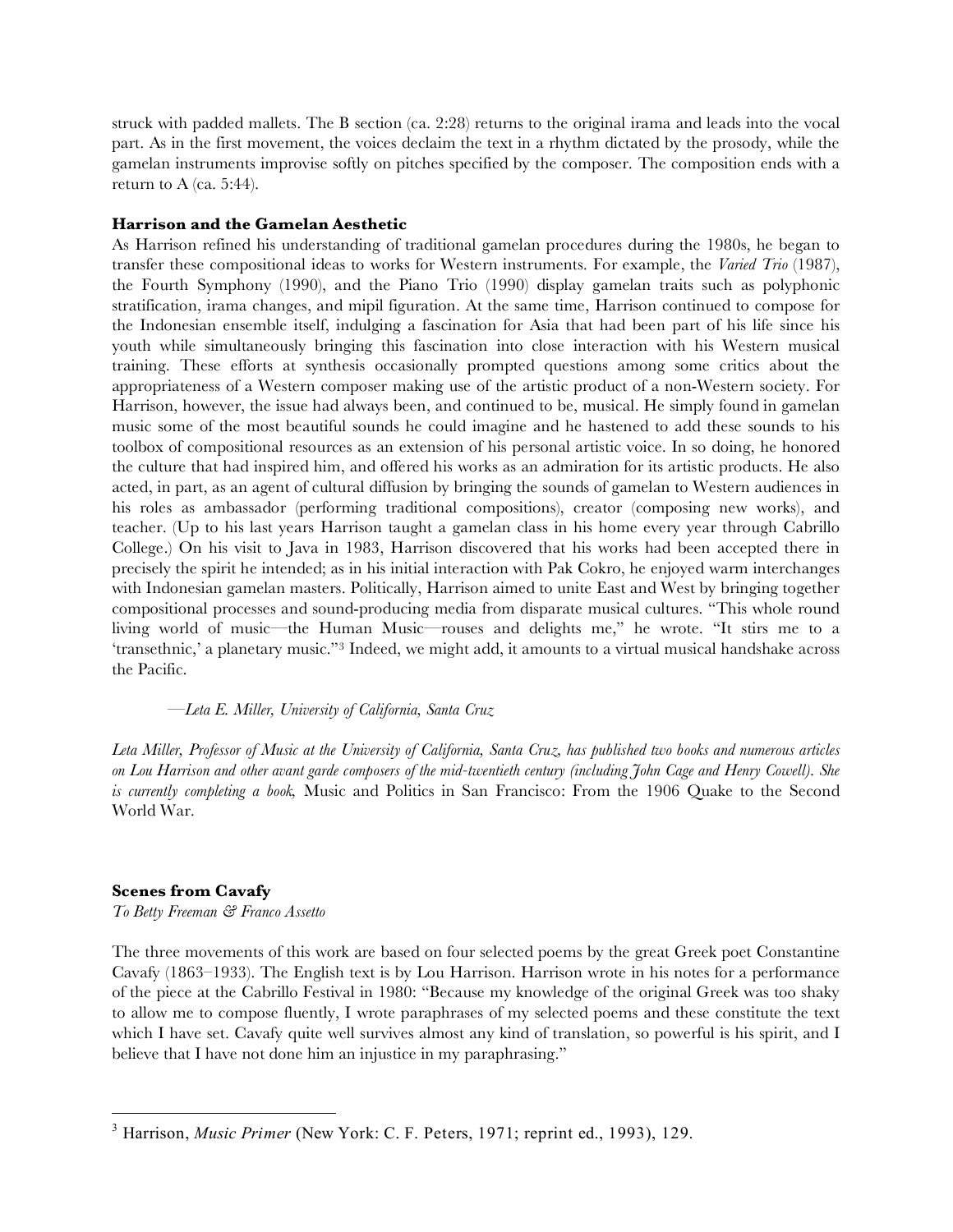I. The glasses of blue, red and green In these crowns, And in the orb.

> He speaks as in Byzantium, the Empire plundered, plundered by the French and now made poor by Anna of Savoy. He speaks of the Emperor John and the Empress Irene. The poet remarks the paste, the gems of colored glass used in the coronation. He regards the triumph of the new pair and he hails them, the Emperor and the Empress, for this proud substitution.

The glasses of blue, red and green In these crowns, And in the orb.

II. At the table next, he sees all youth of twenty-two in the man before him. Remembered or forgot, drunk or not, the poet sees the lines of the limbs of a lad he loved.

> The poet remembers the two of them in the empty tavern, in the empty tavern almost unlit and much past midnight, in their light clothing, in the soft summer heat, in their great intensity.

He remembers the hasty flesh, the pressured flesh revealed that summer night, and that sight and sense savored in older years and in his very lines of verse.

III. The poet instructs Antony in that night before disaster when Dionysus and the music leave him. Antony, who had been of the God, is to hear the unseen procession and bear bravely his feelings of the fading train.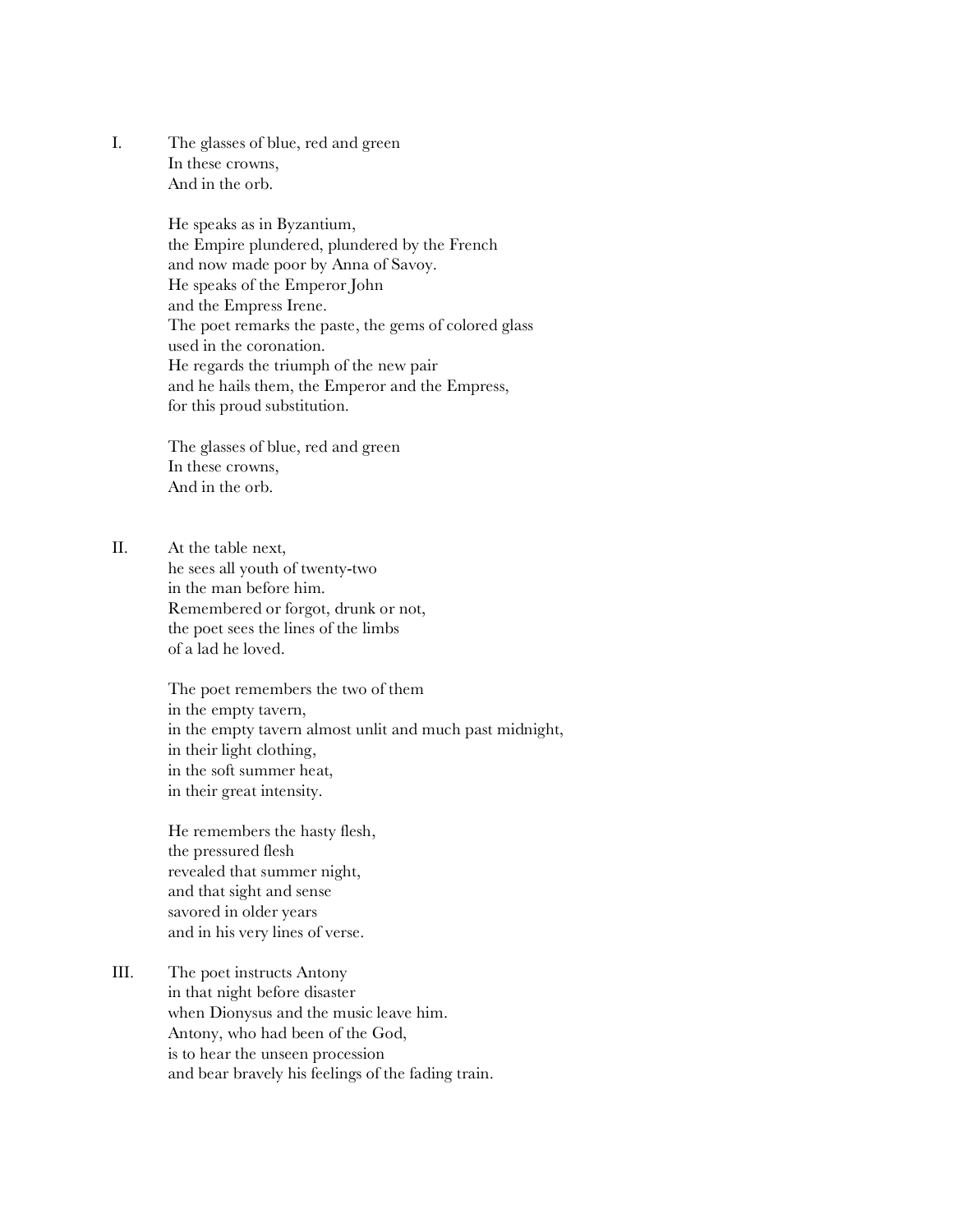This last sweet beauty of Alexandria moves at midnight through his heart and he is not to weep. He is to lose everything well, the poet tells him.

### **A Soedjatmoko Set**

*For the Soedjatmoko Family from Peter Poole Text adapted by Lou Harrison*

- I. Weak Rama, in thrall to subjects and bested by them, and bested by image of his princely class, and though his loving brother gave good counsel, yet Rama ignored good counsel and gave in to fear. Hear, then, how he drove his brother Laksmana to take good Sinta into exile at Ganges' bank in a forest, to leave her there. Thus cruelly he treated her although she was newly with child. She raged and the world raged with her in its storming, its sympathy; so great her anguish and her grief! Dark clouds come down and oceans boil! Winds fly and the great earth tremble that this injustice be undone!
- II–A. The woods are good, the woods are good, dear earth sustains us Mother of flowers and birds, of deer and ferns Dear earth sustains us – dear earth sustains us Lawa and Kusya grow, Resi Walmiki guides us And Kusya grow, Resi Walmiki guides us.
- II–B. Through many years I reared two lovely lords, my sons, toward manhood in this monastery. Their mentor attended their grace of mind, and raised my own heart up from hate to late forgetful quiet. Amid the certainties of mother earth, the worth of other lives of court and kingdom paled and failed.
- III. When Rama had betrayed his wife his earthly realm rebelled in storm and flood and drought and agony. His failing fortunes led to war and to the scheme of challenging and taking random colonies. Resisting conquest, Lords Lawa and Kusya fought well for their home at the Ganges monastery. In that battle they unknowing brought down Laksmana, and this roused the wrath and fury of Rama. Rushing to aid, the sage Resi Walmiki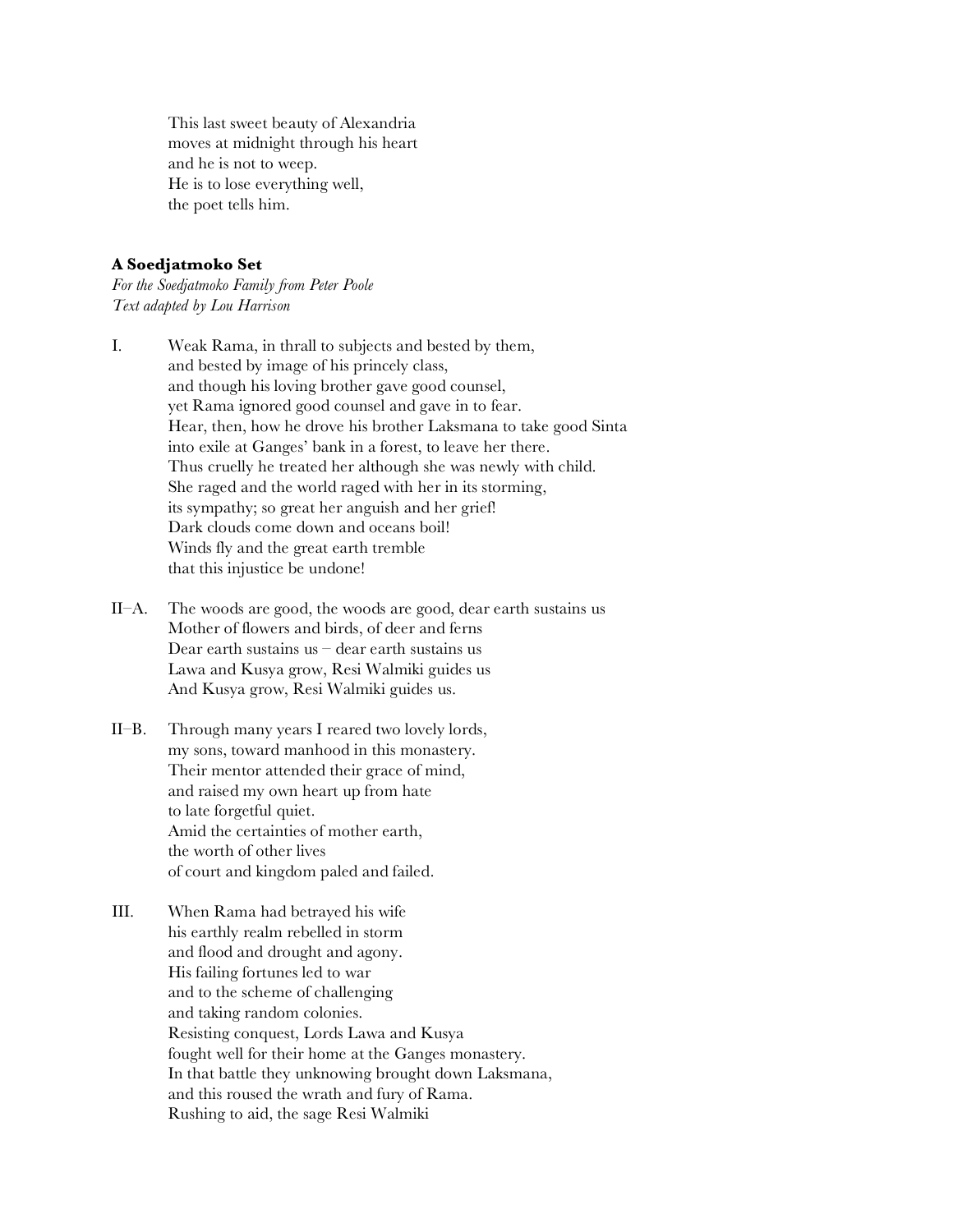tried to temper the fury, and succeeded some, but Rama, sighting Sinta, ran to reach her, little remembering his falsity and how he'd shamed her. In her torture sweet Sinta flew to ground, where the good earth mother opened deep to take and keep her. Rama, mortal and god, by then intemperate in heated rage, like a thwarted boy in tantrum, drew, and drove his most dangerous weapon into the ground, crying for universal end and death. Here, we are told, his sky brother Siva came to restrain him and so the earth's destruction ended.

**Gamelan Pacifica** is one of the finest ensembles in the United States devoted to the performance of gamelan music. Originally formed in 1980, the group was among the innovators in developing the resources to create and perform gamelan music in the U.S. It is an active and adventurous ensemble, with a reputation for creating diverse productions including traditional and contemporary music, dance, theater, puppetry, and visual media. Visiting artists have included some of the most notable artists of Indonesia. Gamelan Pacifica has also been instrumental in commissioning and premiering many new works from both Indonesian and American composers. The ensemble has performed the music of Lou Harrison many times over the years, dating back to Harrison's first residency at Cornish College of the Arts in 1980. Other high points include a 1990 joint residency by Harrison and John Cage featuring multiple performances of their works. Most recently the Drums Along the Pacific festival in the spring of 2009 featured four days of concerts of the music of Harrison, Cage, and Henry Cowell. The ensemble has performed at the Smithsonian Institution's Festival of Indonesia, the New Music Across America Festival, the Vancouver New Music Society, On the Boards, the Walker Art Center, Performing Arts Chicago, and elsewhere. It has performed extensively in the Northwest at concert halls, colleges, universities, museums and many other settings. Gamelan Pacifica is currently supported in part by sustaining funds from the Seattle Office of Arts and Cultural Affairs and 4Culture and is a professional ensemble-in-residence at Cornish College of the Arts in Seattle. www.gamelanpacifica.org.

**Jarrad Powell**, director of Gamelan Pacifica, is a performer, composer, and professor of music at Cornish College of the Arts in Seattle. He has directed Gamelan Pacifica since the early 1980s. His involvement with gamelan includes ongoing study and teaching, instrument building and tuning, and composing for gamelan. His work includes numerous cross-cultural collaborations with Indonesian artists, including the innovative theater pieces *Visible Religion* and *Kali*. He worked and performed with Lou Harrison on a number of occasions and views Harrison as a key mentor figure in his own musical development. His own compositions have been performed and broadcast internationally and include pieces for voice, gamelan, various Western and non-Western instruments, electro-acoustic music, music for theater, dance and experimental film. Powell was also the founding director of the Seattle Creative Orchestra, a contemporary chamber orchestra, and has worked extensively with dance, including founding the Composer/Choreographer Series in Seattle, which produced the work of seventy-five regional composers and choreographers. He is currently Music Director and composer for Scott/Powell Performance, a contemporary dance company formed in 1994 with the noted choreographer Molly Scott. His most recent recordings, *Natural Selection* and *Stonehouse Songs,* are available from Present Sounds Recordings.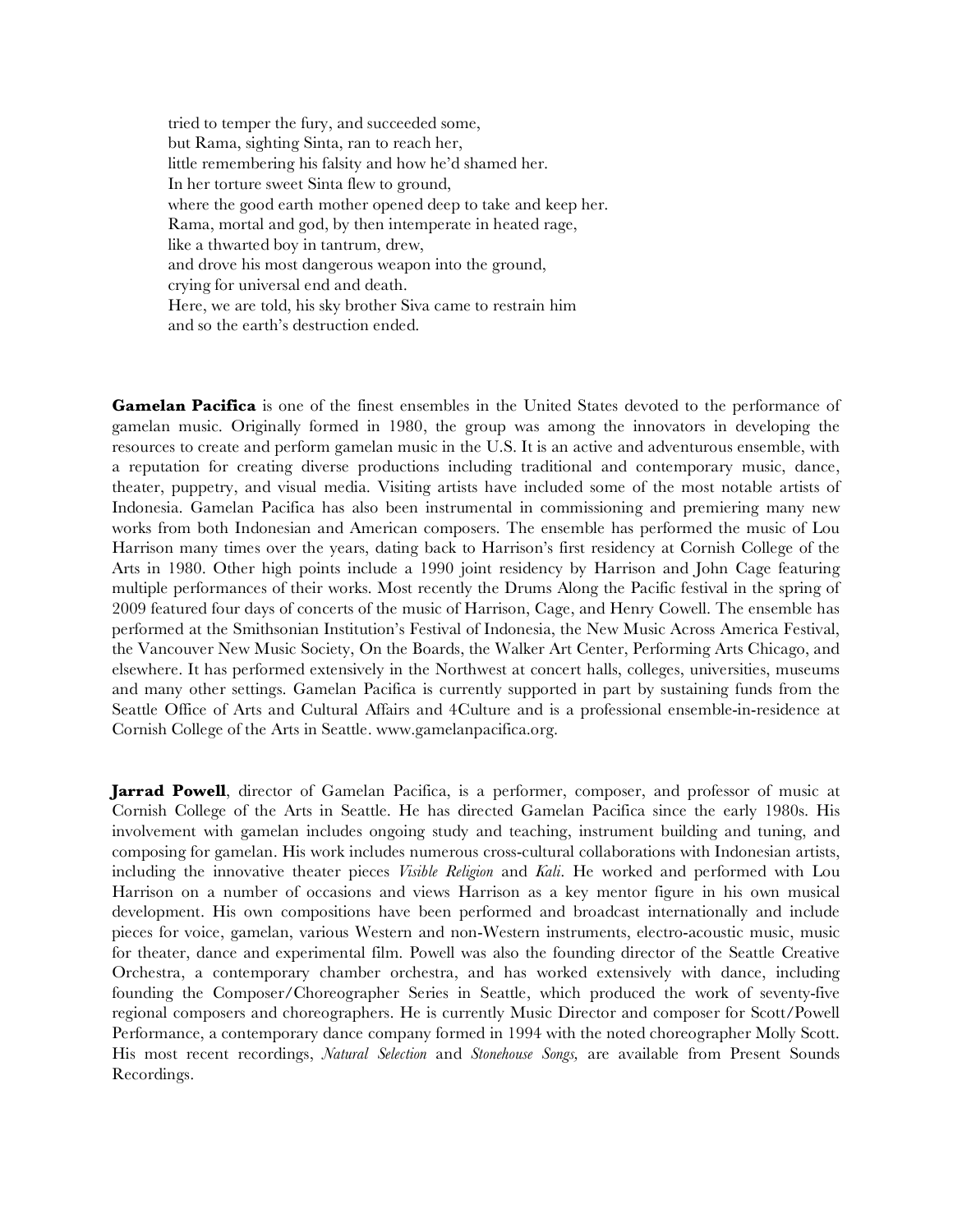Tenor **John Duykers** made his professional operatic debut with the Seattle Opera in 1966. Since then he has appeared with most of the leading opera companies of the world. He is particularly well known for his performances of contemporary music, having sung in one hundred contemporary operas, including sixty-one world premieres. Among these, in 1987 he created the role of Mao Tse-tung in John Adams's *Nixon in China,* which was premiered at the Houston Grand Opera, and he has performed that role throughout the world. *Nixon in China* was telecast over PBS's *Great Performances,* winning an Emmy, and was recorded for Nonesuch, subsequently winning a Grammy. His recordings include *Nixon in China* (Nonesuch), Lou Harrison's *Perilous Chapel* and *Rapunzel* (New Albion Records), *Mordake,* a solo opera by Erling Wold (Starkland Records), and *Xenia* by Thomas Sleeper (Albany Records).

**Jessika Kenney** is a vocalist, composer, and voice teacher. She has been singing traditional Javanese music and experimental music with Gamelan Pacifica for fifteen years, which began with her collaborations with Jarrad Powell on his vocal music "The Stonehouse Songs" and music for Scott/Powell Performance in 1996. She lived in Central Java in periods between 1997–2001, studying with many musicians and immersing herself in the context of traditional *wayang,* dance, experimental theater and music, and *karawitan,* also studying privately with some of the best teachers of *sindhenan,* including Nyi Supadmi. She has worked with many composers of new vocal music for gamelan including Jarrad Powell, Sutrisno Hartana, Jody Diamond, and Rahayu Supanggah. Ms. Kenney has also performed with Eyvind Kang, the Hossein Omoumi Ensemble, Ki Midiyanto, Parvaneh Daneshvar and Arghavan, Gamelan Kusuma Laras, the Cornell University Gamelan, ASVA, Suprapto Suryodarmo, Gamelan Madusari, the Boxhead Ensemble, and many others. She is also a professional performer and teacher of classical Persian music and poetry as a student of Ostad Hossein Omoumi since 2004. Her own compositions include *Atria,* a setting of Persian poetry for gamelan premiered at Cornell University in 2009 and *Spinning Thresholds* for moving gamelan premiered by Gamelan Pacifica in 2008.

**Adrienne Varner** is a Seattle-based pianist dedicated to the performance of contemporary solo and chamber works. She has recently recorded the music of Jarrad Powell and performed as part of the Drums Along the Pacific Festival at Cornish College of the Arts, where she gave the Northwest premiere of Lou Harrison's *Concerto for Piano and Javanese Gamelan*. In addition to her work as a pianist, Varner is a devoted student of Javanese gamelan music and performs as a member of Gamelan Pacifica. Her love for Indonesian music led her to study gamelan in Java during the summer of 2006. A 2007 graduate of Cornish College of the Arts in piano performance, she studied with Dr. Peter Mack and Oksana Ezhokina.

### **Gamelan Pacifica**

Jeff Aaron Bryant, slenthem Cynthia Dillard, gong/kempul, slenthem Michelle Doiron, bonang, peking Stephen Fandrich, saron, demung, gender panerus, cheng-cheng, bedug Christine Feagin, gong Ted Gill, kenong, peking Evan Gilman, demung Booth Haley, gong/kempul, demung Deena Manis, slenthem, demung, saron Peter Joon Park, demung, peking Stephen Parris, saron, bonang Jarrad Powell, kendhang, gambang, suling, keprak, bedug Jesse Snyder, demung, saron, peking, gender barung, rebab, siter, gambang Christina Sunardi, bonang, gentorak Adrienne Varner, bonang, saron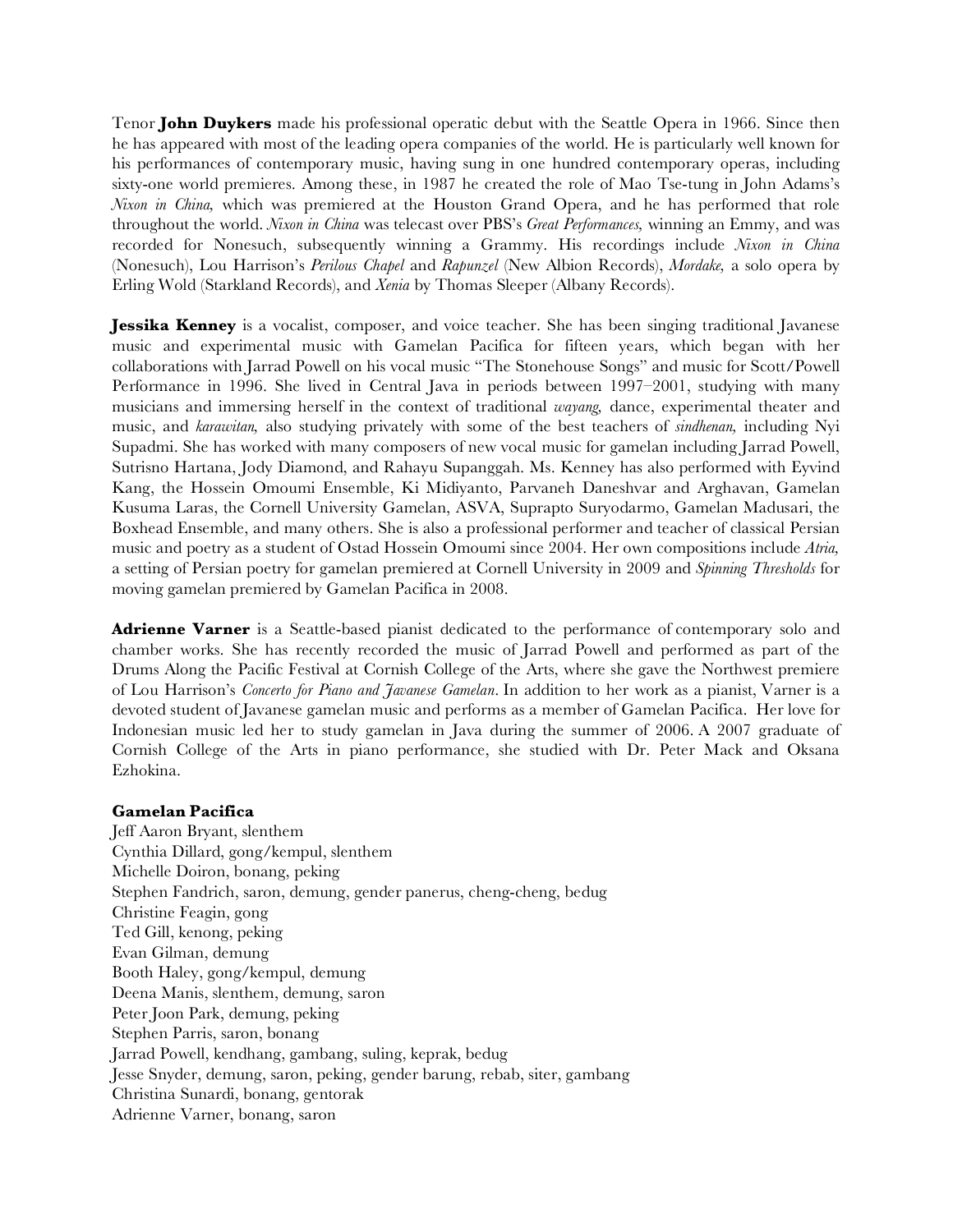### **Gamelan Pacifica Chorus**

Directed by Jessika Kenney

## *Scenes from Cavafy*

B.C. Campbell Stephen Fandrich Joshua Kohl Roger Nelson Jarrad Powell William Ransom Ben Sobel

### *A Soedjatmoko Set*

Stephen Fandrich Madeleine Sosin Paul Wagner (Che oke' ten) Cynthia Dillard Holly Johnson Jessika Kenney Deena Manis

### SELECTED DISCOGRAPHY

*Concerto for Violin with Percussion Orchestra.* J. Lower, violin; D. Colson, percussion; Continuum Percussion Quartet, R. Brown, conductor. New World Records 80382-2.

*Double Concerto for Violin and Cello with Javanese Gamelan.* K. Goldsmith, violin; T. King, cello; L. Harrison, W. Winant, percussion; Mills College Gamelan. Music & Arts 1073.

*Drums Along the Pacific*. William Winant Percussion Group. New Albion NA 122.

*In Retrospect.* Includes *Ariadne, Concerto for Flute and Percussion, Solstice,* and *Strict Songs*. Leta Miller, flute; William Winant, Heather Sloan, percussion; Leroy Krumm, baritone; University of California Santa Cruz Chamber Singers and Orchestra; Nicole Paiement, conductor. New World Records 80666-2.

*La Koro Sutro and other works.* Abel-Steinberg-Winant Trio, the Berkeley Chorus, Philip Brett conductor. New Albion NA 015.

*Lou Harrison: Chamber and Gamelan Works*. New World Records 80643-2.

*Pacifika Rondo*. Oakland Youth Orchestra, Robert Hughes, conductor. Phoenix Records 118.

*The Perilous Chapel and other works.* San Francisco Contemporary Chamber Players, Stephen Mosko, conductor. New Albion NA 55.

*Piano Concerto.* Keith Jarrett, piano; New Japan Philharmonic Orchestra, N. Otomo conductor. New World Records 80366-2.

*Rapunzel.* Lynne McMurtry, mezzo-soprano; Patrice Maginnis, soprano; John Duykers, baritone; Ensemble Parallèle, Nicole Paiement conductor. New Albion NA 93.

Suite for Violin, Piano, and Small Orchestra. Lucy Stoltzman, violin; Keith Jarrett, piano; unnamed ensemble; Robert Hughes, conductor. New World Records 80366-2.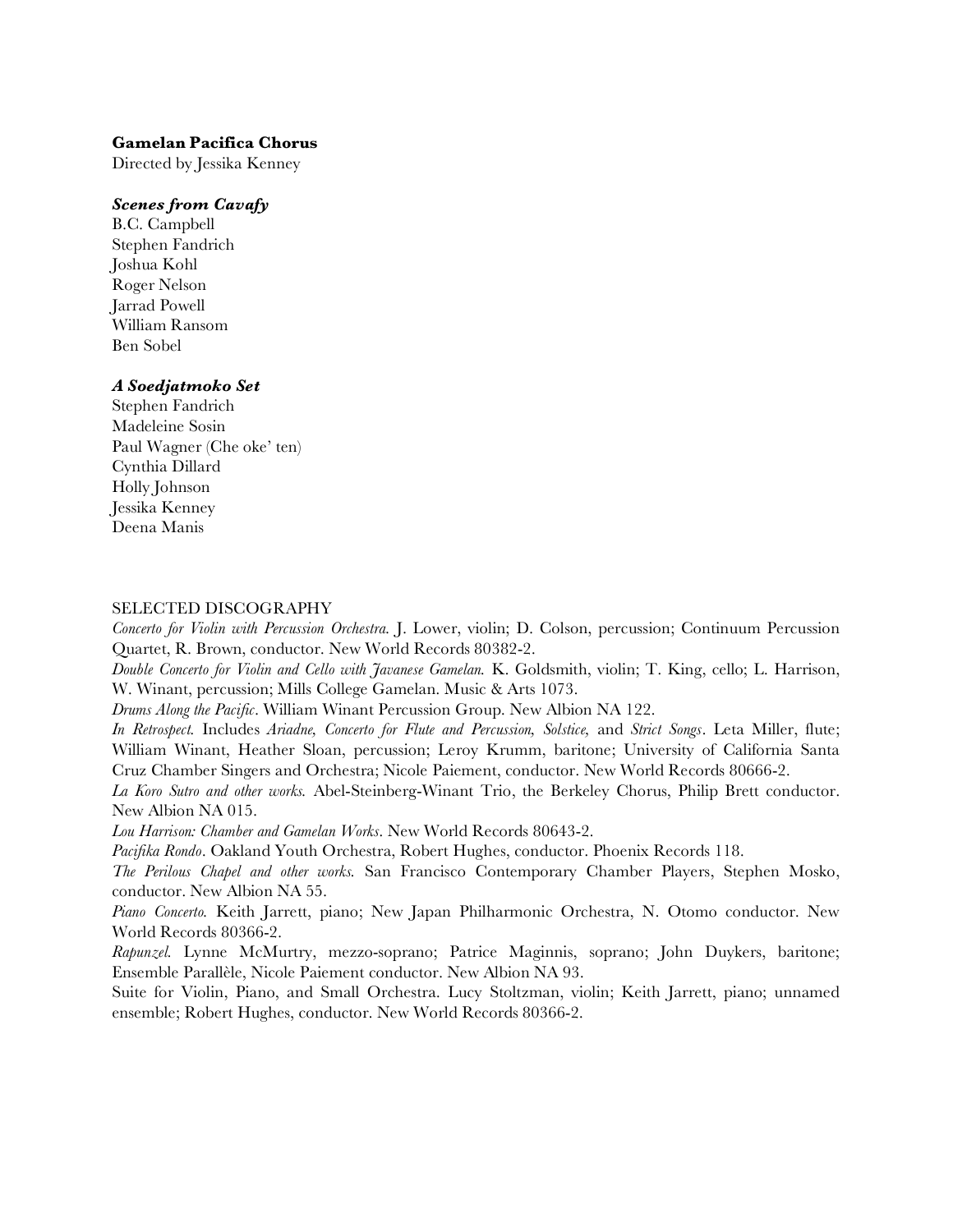SELECTED BIBLIOGRAPHY

Garland, Peter, ed. *A Lou Harrison Reader.* Santa Fe, 1987.

Harrison, Lou. *Music Primer.* New York: C. F. Peters, 1971; reprint ed., 1993.

Miller, Leta, and Fredric Lieberman. *Lou Harrison*. Urbana and Chicago: University of Illinois Press, 2006.

\_\_\_\_\_. *Composing a World: Lou Harrison, Musical Wayfarer.* New York: Oxford University Press, 1998; paperback reprint, University of Illinois Press, 2004.

\_\_\_\_\_. "Lou Harrison and the American Gamelan." *American Music* 17:2 (Summer 1999): pp. 146–78.

Nicholls, David. "Transethnicism and the American Experimental Tradition." *Musical Quarterly* 80:4 (1996): pp. 569–94.

Von Gunden, Heidi. *The Music of Lou Harrison*. NJ: Scarecrow, 1995.

Producer: Jarrad Powell Engineer: Mell Dettmer Mixing: Mell Dettmer at Aleph Studios Piano tuning: Stephen Fandrich Gamelan tuning: Jarrad Powell and Stephen Fandrich Digital mastering: Paul Zinman, SoundByte Productions Inc., NYC Recorded at London Bridge Studio, Seattle, Washington, on March 30 and May 30, 2009 and February 21, 2010. Photograph: Design: Jim Fox

Scores published and distributed by the American Gamelan Institute (AGI), a BMI publisher.

# **This recording was made possible by a grant from the Francis Goelet Charitable Lead Trust.**

Special thanks to Cornish College of the Arts, Kent Devereaux, Thomas Nast, Jody Diamond and the American Gamelan Institute, and Larry Polansky.

### FOR NEW WORLD RECORDS:

Herman E. Krawitz, President; Lisa Kahlden, Vice-President; Paul M. Tai, Director of Artists and Repertory; Mojisola Oké, Bookkeeper; Angelica Sanchez, Production Associate.

### ANTHOLOGY OF RECORDED MUSIC, INC., BOARD OF TRUSTEES:

Milton Babbitt; Amy Beal; Thomas Teige Carroll; Robert Clarida; Emanuel Gerard; David Hamilton; Rita Hauser; Lisa Kahlden; Herman E. Krawitz; Fred Lerdahl; Robert Marx; Elizabeth Ostrow; Cynthia Parker; Larry Polansky; Don Roberts; Patrick Smith; Paul M. Tai; Blair Weille.

Francis Goelet (1926–1998), Chairman

For a complete catalog, including liner notes, visit our Web site: www.newworldrecords.org. New World Records, 75 Broad Street, Suite 2400, New York, NY 10004-2415 Tel (212) 290-1680 Fax (212) 290-1685 E-mail: info@newworldrecords.org & © 2010 Anthology of Recorded Music, Inc. All rights reserved. Printed in U.S.A.